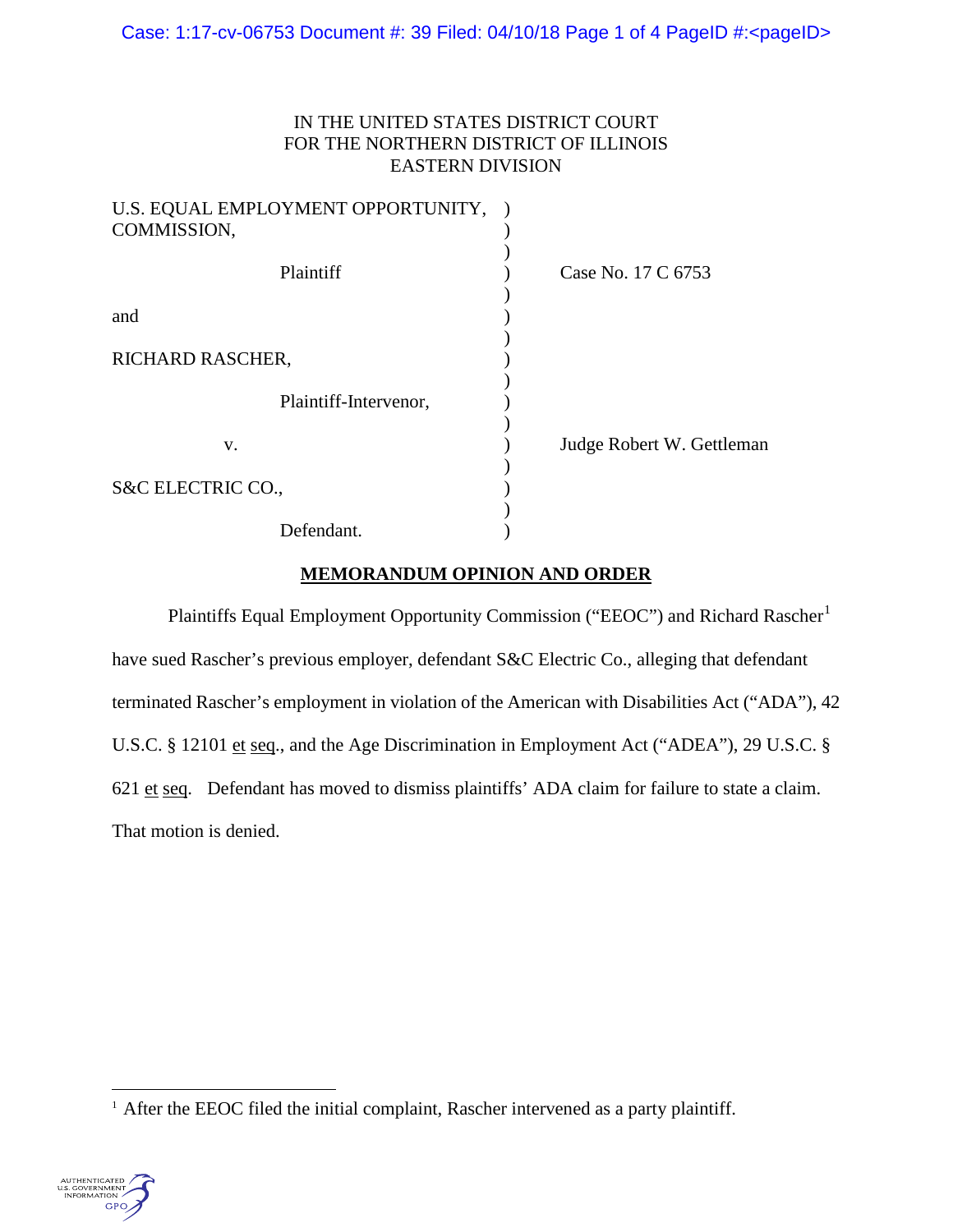# **BACKGROUND[2](#page-1-0)**

Plaintiff worked for defendant for over 52 years. His last position was as a "Principle Designer." In May 2014 he was diagnosed with rectal cancer and thereafter with melanoma, for which he underwent surgical procedures and was treated with radiation and chemotherapy. In February 2015 he fractured a hip, which required him to undergo surgery and then physical therapy. Pursuant to company policy he was on an approved long term disability leave (12 months) which was scheduled to end on August 29, 2015. On August 15, 2015, Rascher contacted defendant to return to work. He provided defendant with his medical provider's full authorization to return to work with no restrictions. Rather than allow Rascher to return to work, defendant suggested that he retire. When Rascher refused to retire and insisted on returning to work, defendant discharged him. Plaintiffs allege that at the time Rascher was discharged he was able to return to work, and could perform the essential functions of his job without accommodations.

#### **DISCUSSION**

The ADA prohibits an employer from discriminating against qualified individuals with a disability on the basis of that disability. 42 U.S.C. § 12112(a). A qualified individual with a disability is someone who can: (1) satisfy the requisite skill, experience, education and other job-related requirements of the employment position in question; and (2) perform the essential functions of the position, with or without an accommodation. Basith v. Cook County, 241 F.3d 919, 927.

<span id="page-1-0"></span><sup>&</sup>lt;sup>2</sup> The background section is taken from the well-pleaded factual allegations of plaintiff's complaint which are presumed true for purposes of the instant motion. Ashcroft v. Iqbal, 556 U.S. 662, 678 (2009).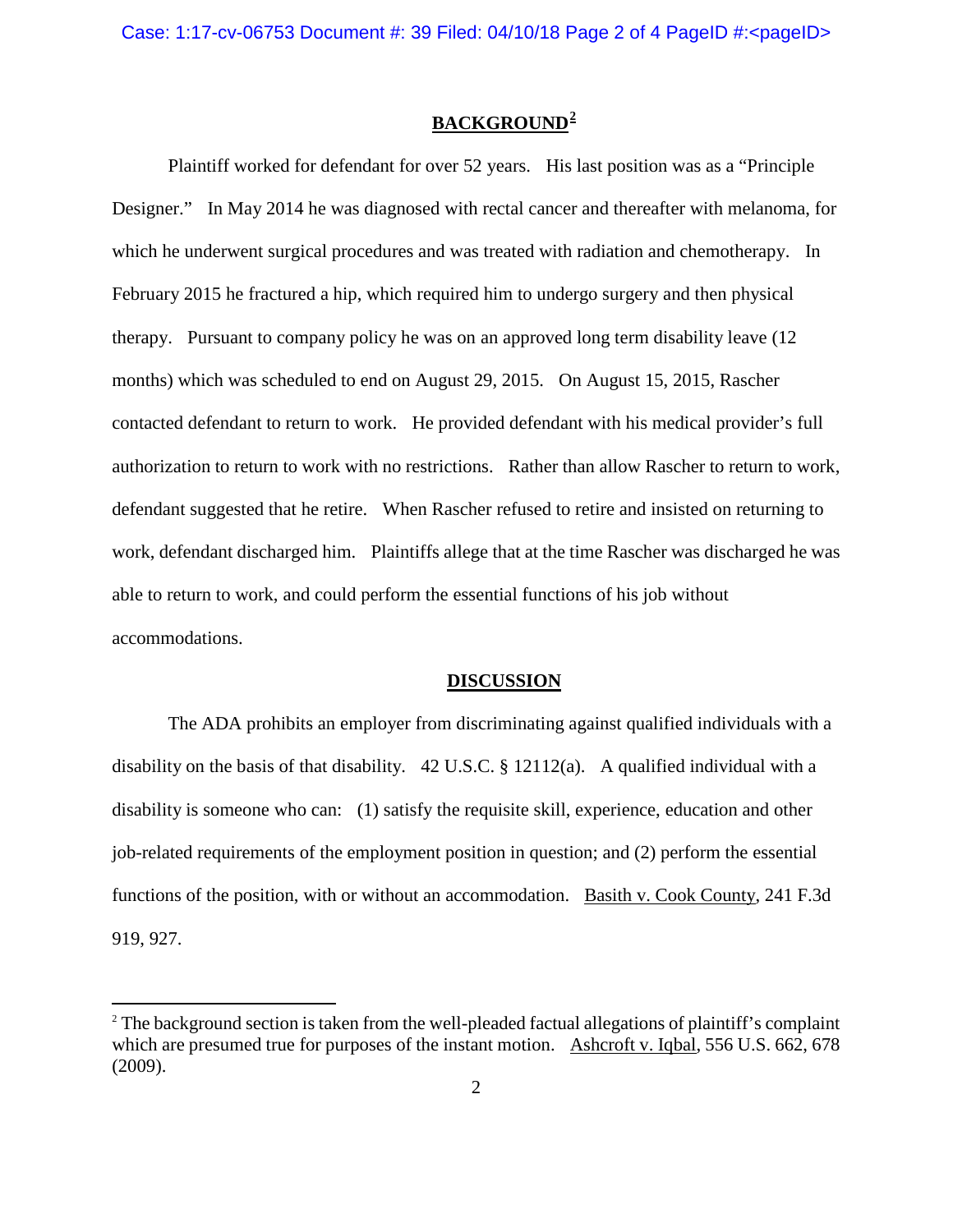#### Case: 1:17-cv-06753 Document #: 39 Filed: 04/10/18 Page 3 of 4 PageID #:<pageID>

Relying on Severson v. Heartland Woodcraft, Inc., 872 F.3d 476, 481 (7th Cir. 2017), defendant argues that the Seventh Circuit has definitively held that an individual who was on long-term medical leave is not a qualified individual because "inability to work for a multi-month period removes a person from the class protected by the ADA." Thus, according to defendant, the fact that Rascher had been on medical leave of almost twelve months prior to his attempt to return to work removes him from the protections of the ADA. Nonsense.

Neither Severson, nor Byrne v. Avon Prods., Inc., 328 F.3d 379, 381 (7th Cir. 2003), the case Severson cites, support defendant's position. Byrne stands for the rather unremarkable position that an employee who needs long-term medical leave cannot work (even with an accommodation) and thus is not a "qualified individual" under the ADA. Byrne 328 F.3d at 381. Severson merely held that requesting a multi-month leave of absence following the expiration of an employee's FMLA leave, was not a reasonable accommodation because it would not allow the employee to perform the essential functions of the position. Severson, 872 F.3d at 481.

In the instant case, Rascher had received long-term medical leave, but sought to return to work. Unlike the plaintiffs in Severson and Byrne he was ready, willing and able to return to his position without any accommodation. As even defendant notes, "[w]hether an individual is a qualified individual with a disability is determined at the time of the employment decision. Hamm v. Exxon Mobil Corp., 223 F. App'x 506, 508 (7th Cir. 2007). At the time defendant made the decision to terminate him, Rascher had received medical clearance to return to work. He was not terminated because he could not work. He was terminated because he could. Perhaps defendant could have terminated Rascher (without violating the ADA) while he was on leave, but it did not do so, instead assuring him he had until August 29, 2015, to return. He returned before